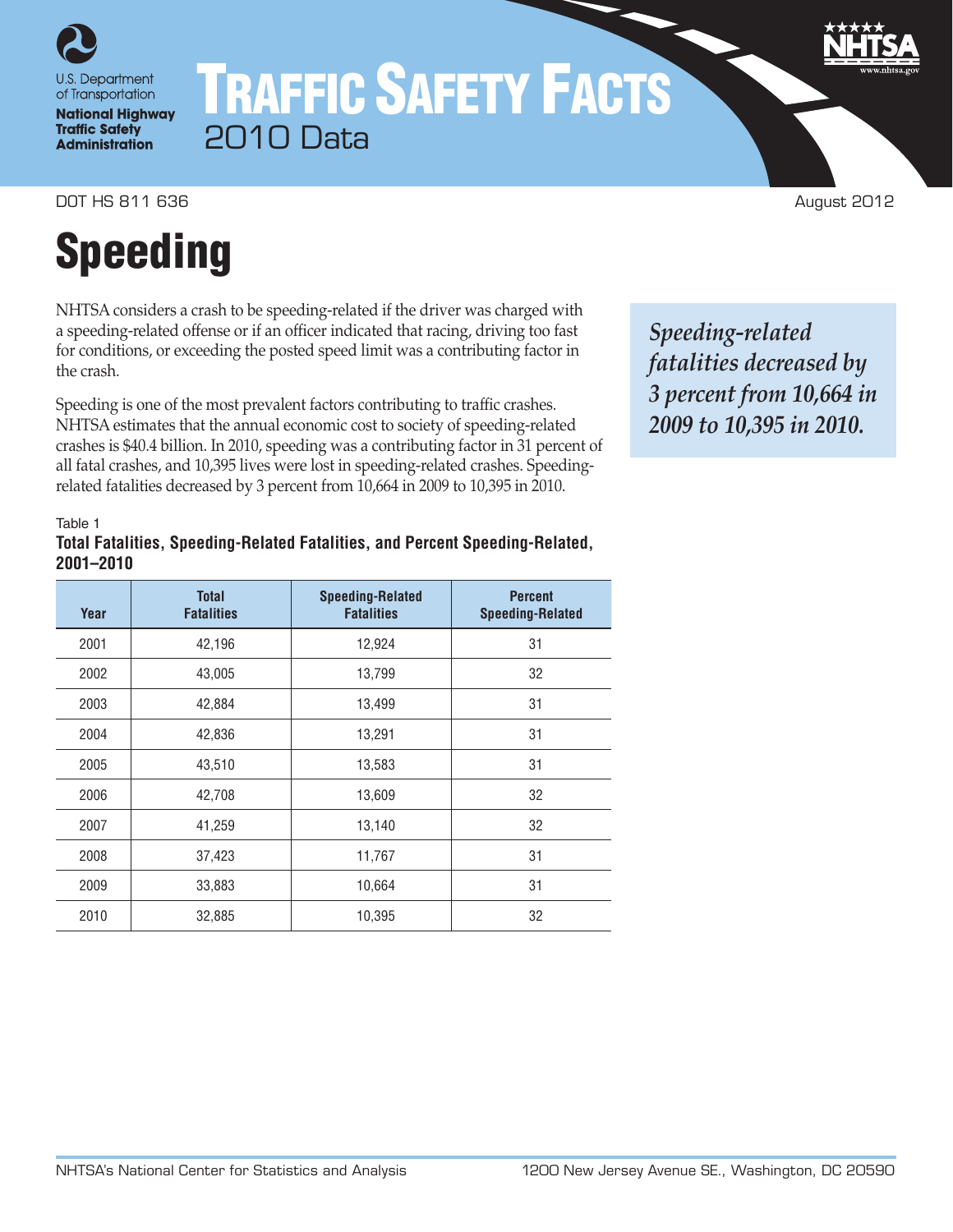For drivers involved in fatal crashes, young males are the most likely to be speeding. The relative proportion of speeding-related crashes to all crashes decreased with increasing driver age. In 2010, 39 percent of male drivers in both 15- to 20-year-old and 21- to 24-year-old age groups, involved in fatal crashes were speeding at the time of the crash.

#### Figure 1 **Percent of Speeding Drivers in Fatal Crashes, by Age and Sex, 2010**

 $\overline{0}$ 5 10 15 20 25 30 35 40 21-24 **Percent** 15-20 39 25 23 18 15 12 <sup>9</sup> <sup>8</sup> 6 39 30 23 18 13 11 9 25-34 35-44 45-54 55-64 65-74 75+ **Age Group (Years)** Males Females

*In 2010, 39 percent of male drivers in both 15- to 20-year-old and 21- to 24-year-old age groups, involved in fatal crashes were speeding.*

> Alcohol involvement is prevalent for drivers involved in speeding-related crashes. In 2010, 42 percent of speeding drivers had a blood alcohol concentration (BAC) of .08 grams per deciliter (g/dL) or higher in fatal crashes, compared to only 16 percent of non-speeding drivers involved in fatal crashes.

> In 2010, 27 percent of the speeding drivers under age 21 who were involved in fatal crashes, also had a BAC of .08 g/dL or higher. In contrast, only 13 percent of the non-speeding drivers under age 21 involved in fatal crashes in 2010 had a BAC of .08 g/dL or higher.

For drivers between the ages of 21 and 24 who were involved in fatal crashes in 2010, 52 percent of speeding drivers had a BAC of .08 g/dL or higher, compared with only 24 percent of non-speeding drivers.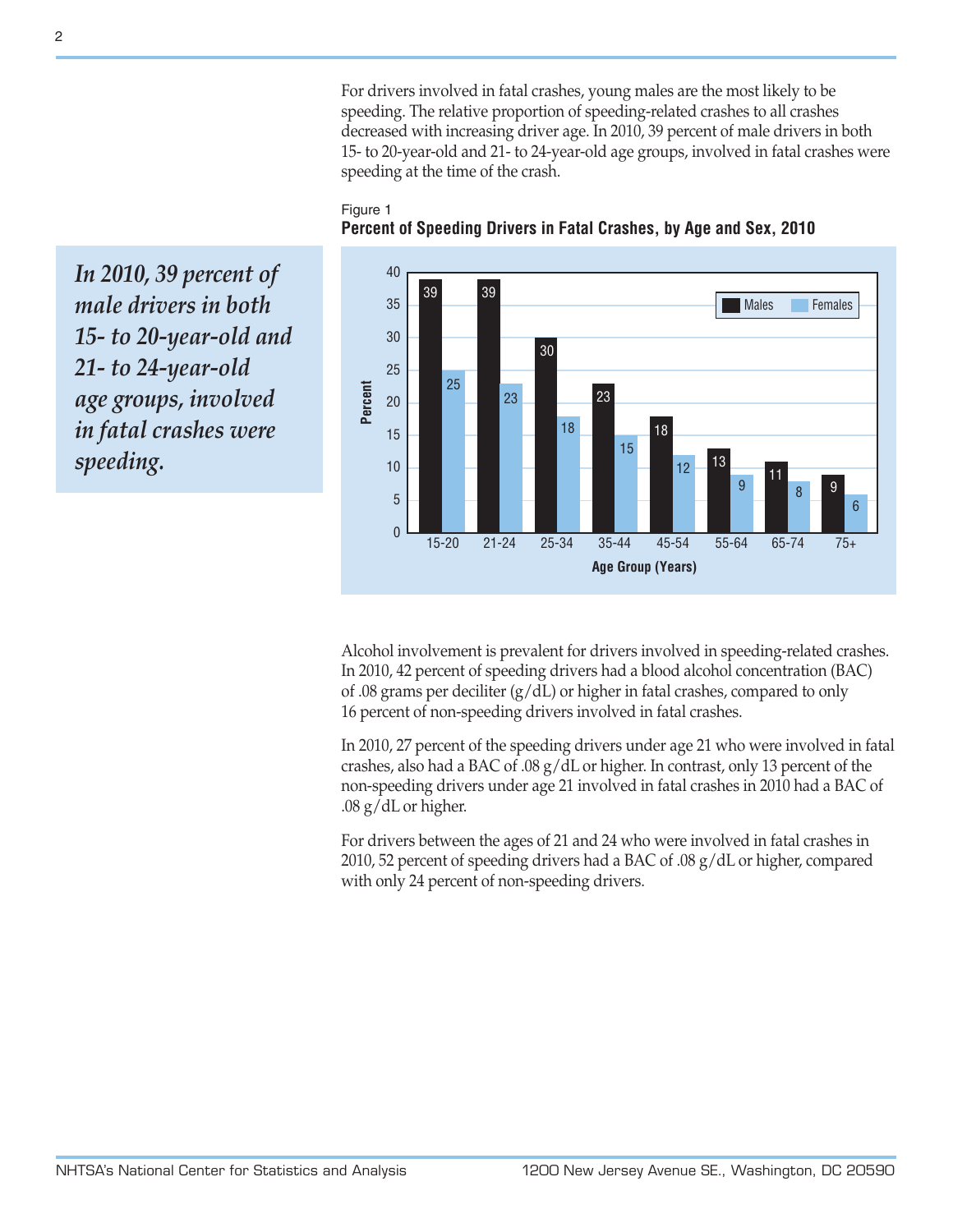#### Table 2 **Drivers Involved in Fatal Traffic Crashes, by Age, Speeding Involvement, and BAC Level, 2010**

|              | <b>Speeding Involvement</b> |               |                   |               |               |               |               |               |                     |               |                   |               |               |               |               |               |
|--------------|-----------------------------|---------------|-------------------|---------------|---------------|---------------|---------------|---------------|---------------------|---------------|-------------------|---------------|---------------|---------------|---------------|---------------|
|              | <b>Speeding</b>             |               |                   |               |               |               |               |               | <b>Not Speeding</b> |               |                   |               |               |               |               |               |
| Age          | $BAC = .00$                 |               | $BAC = .01 - .07$ |               | $BAC=.08+$    |               | $BAC=.01+$    |               | $BAC = .00$         |               | $BAC = .01 - .07$ |               | $BAC=.08+$    |               | $BAC=.01+$    |               |
| <b>Group</b> | <b>Number</b>               | $\frac{9}{6}$ | <b>Number</b>     | $\frac{1}{2}$ | <b>Number</b> | $\frac{0}{0}$ | <b>Number</b> | $\frac{9}{6}$ | <b>Number</b>       | $\frac{9}{6}$ | <b>Number</b>     | $\frac{9}{6}$ | <b>Number</b> | $\frac{9}{6}$ | <b>Number</b> | $\frac{1}{2}$ |
| < 21         | 1,074                       | 67            | 93                | 6             | 443           | 27            | 536           | 33            | 2,545               | 84            | 96                | 3             | 397           | 13            | 493           | 16            |
| $21 - 24$    | 637                         | 40            | 133               | 8             | 822           | 52            | 954           | 60            | 2.129               | 71            | 142               | 5             | 723           | 24            | 865           | 29            |
| $25+$        | 3.188                       | 51            | 361               | 6             | 2.696         | 43            | 3.057         | 49            | 22,910              | 81            | 868               | 3             | 4,435         | 16            | 5,302         | 19            |
| Total        | 4,959                       | 52            | 592               | 6             | 3,982         | 42            | 4,573         | 48            | 28,049              | 80            | 1.147             | 3             | 5,712         | 16            | 6,859         | 20            |

Note: Total include drivers of unknown ages.

In 2010, for both speeding and non-speeding drivers involved in fatal crashes, the percentage of those who were impaired with a BAC of .08 g/dL or higher at the time the crash occurred was higher at night than during the day. Between midnight and 3 a.m., 72 percent of speeding drivers involved in fatal crashes were alcoholimpaired (BAC = .08+) as compared to 46 percent of non-speeding drivers.

#### Figure 2

#### **Percentage of Alcohol-Impaired Drivers (BAC=.08+) in Fatal Crashes, by Time of Day and Speeding Involvement, 2010**



In 2010, 35 percent of all motorcycle riders involved in fatal crashes were speeding, compared to 23 percent for passenger car drivers, 19 percent for light-truck drivers, and 8 percent for large-truck drivers.

*In 2010, 42 percent of the speeding drivers had BAC of .08 g/dL or higher, compared to 16 percent of non-speeding drivers.*

*In 2010, 35 percent of motorcycle riders involved in fatal crashes were speeding.*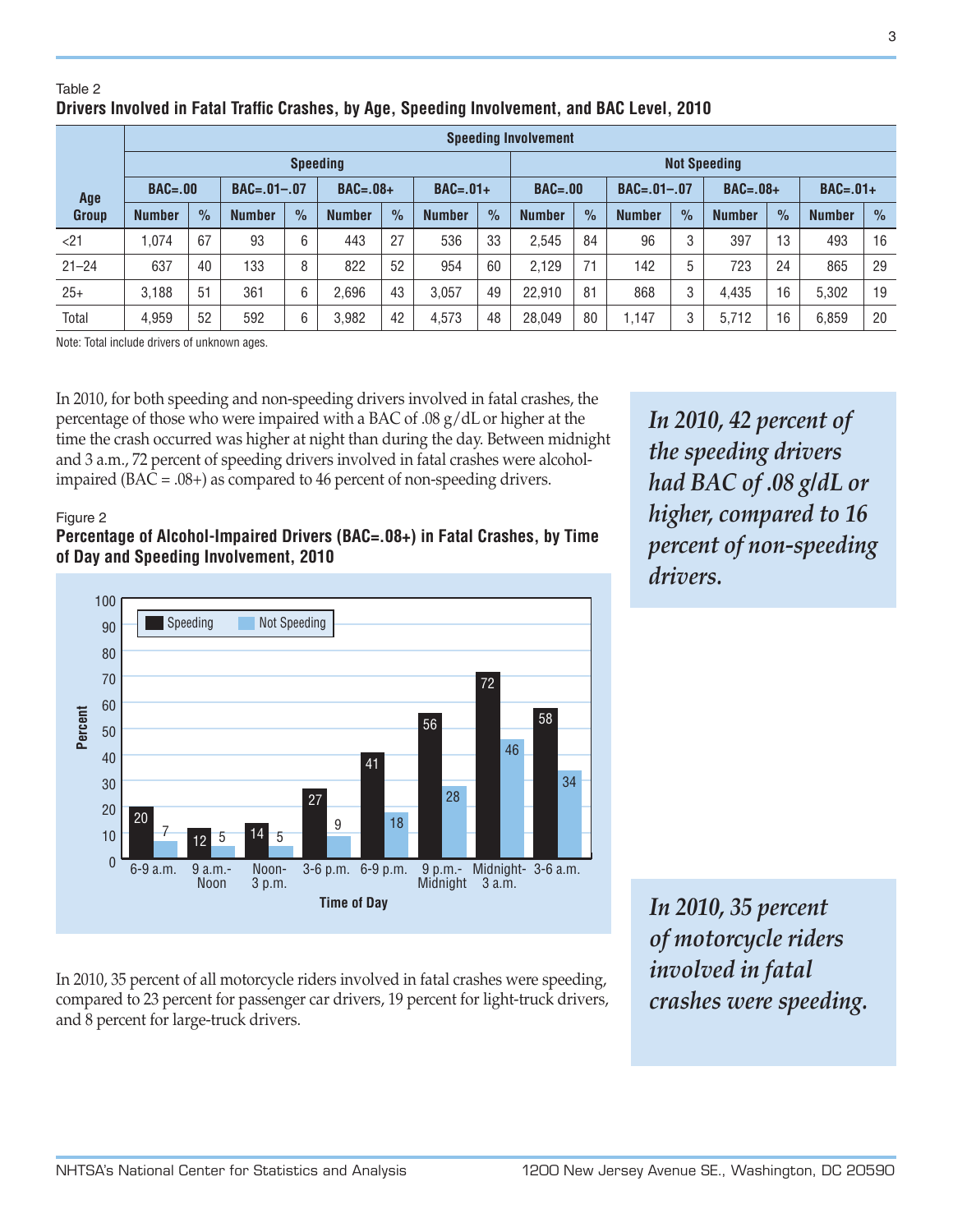#### Figure 3

#### **Speeding, Alcohol-Impairment (BAC=.08+), and Failure to Use Restraints Among Drivers Involved in Fatal Crashes, by Vehicle Type, 2010**



*Among passenger vehicle drivers age 21 and older in fatal crashes in 2010, those who were not speeding were more likely to be wearing seat belts than those who were speeding at the time of the crash (76% versus 47%).*

**Note:** Among large-truck drivers, speeding and alcohol-impairment; as well as speeding, alcohol-impairment, and failure to use restraints was less than .5 percent.

In 2010, only 53 percent of speeding passenger vehicle drivers under age 21 who were involved in fatal crashes were wearing seat belts at the time of crash. In contrast, 75 percent of non-speeding drivers in the same age group were restrained. For drivers age 21 and older, the percentage of speeding drivers involved in fatal crashes who were using restraints at the time of the crash was 47 percent, but 76 percent of non-speeding drivers in fatal crashes were restrained.

In 2010, 21 percent of speeding drivers involved in fatal crashes had an invalid license at the time of the crash, compared with 10 percent of non-speeding drivers.

Speeding was a factor for 20 percent of the drivers involved in fatal crashes on dry roads in 2010 and for 24 percent of drivers involved on wet roads. Speeding was a factor for 34 percent of the drivers involved in fatal crashes when there was snow or slush on the road and for 41 percent of drivers involved in fatal crashes that occurred on icy roads.

Speeding was involved in one-third (34%) of the fatal crashes that occurred in construction/maintenance zones in 2010.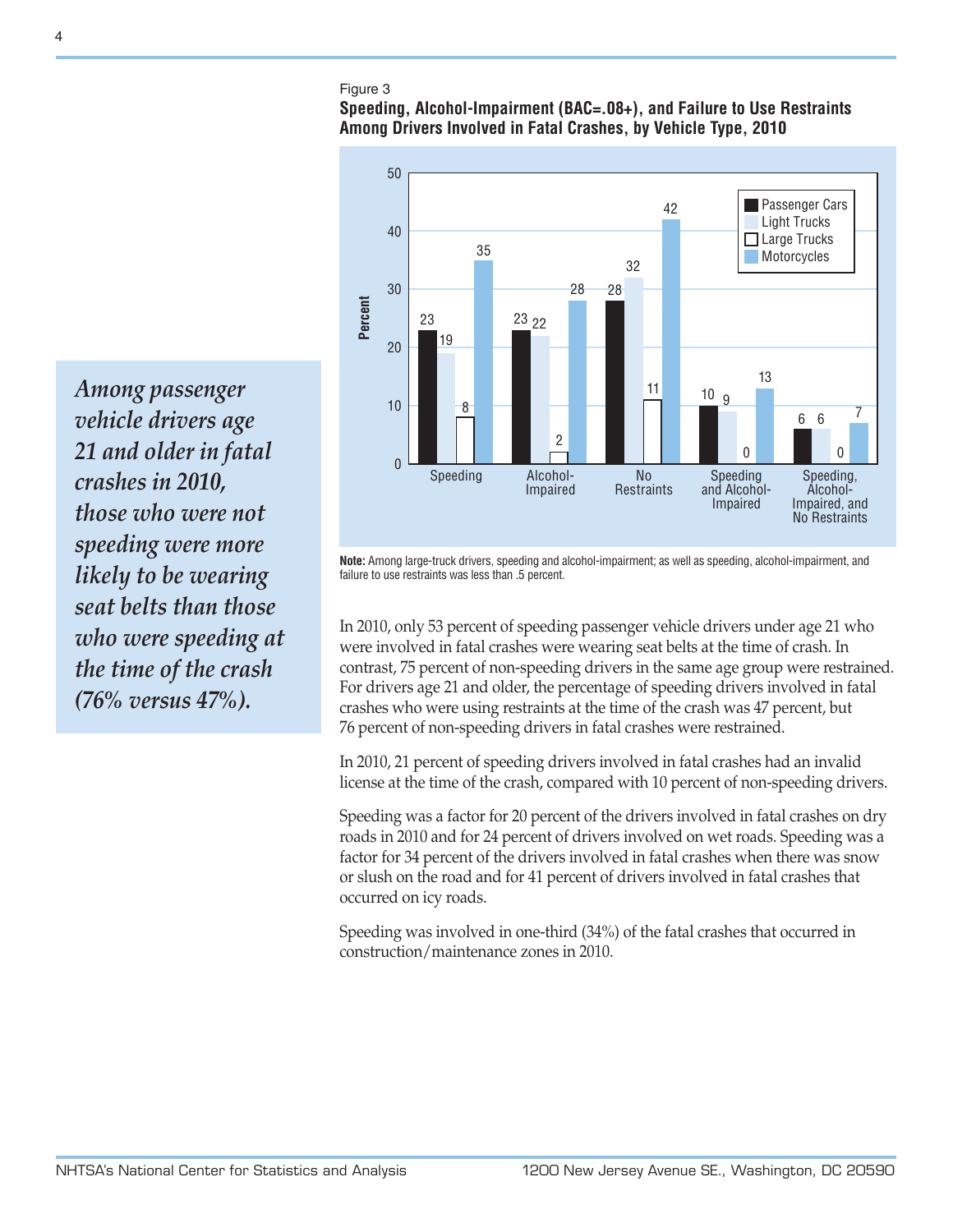In 2010, 8,554 (86%) speeding-related fatalities occurred on roads that were non Interstate highways. Only 14 percent of speeding-related fatalities occurred on Interstate highways.





*In 2010, only 14 percent of speeding-related fatalities occurred on Interstate highways.*

### **For more information**

Information on traffic fatalities is available from the National Center for Statistics and Analysis (NCSA), NVS-424, 1200 New Jersey Avenue SE., Washington, DC 20590. NCSA can be contacted at 800-934-8517 or via the following e-mail address: [ncsaweb@dot.gov](mailto:ncsaweb%40dot.gov?subject=). General information on highway traffic safety can be accessed by Internet users at <www.nhtsa.gov/NCSA>. To report a safety-related problem or to inquire about motor vehicle safety information, contact the Vehicle Safety Hotline at 888-327-4236.

Other fact sheets available from the National Center for Statistics and Analysis are *Alcohol-Impaired Driving, Bicyclists and Other Cyclists, Children, Large Trucks, Motorcycles, Occupant Protection, Older Population, Overview, Passenger Vehicles, Pedestrians, Race and Ethnicity, Rural/Urban Comparisons, School Transportation-Related Crashes, State Alcohol Estimates, State Traffic Data,* and *Young Drivers.* Detailed data on motor vehicle traffic crashes are published annually in *Traffic Safety Facts: A Compilation of Motor Vehicle Crash Data from the Fatality Analysis Reporting System and the General Estimates System.* The fact sheets and annual Traffic Safety Facts report can be accessed online at [www-nrd.nhtsa.dot.gov/CATS/index.aspx](http://www-nrd.nhtsa.dot.gov/CATS/index.aspx).



**Administration**